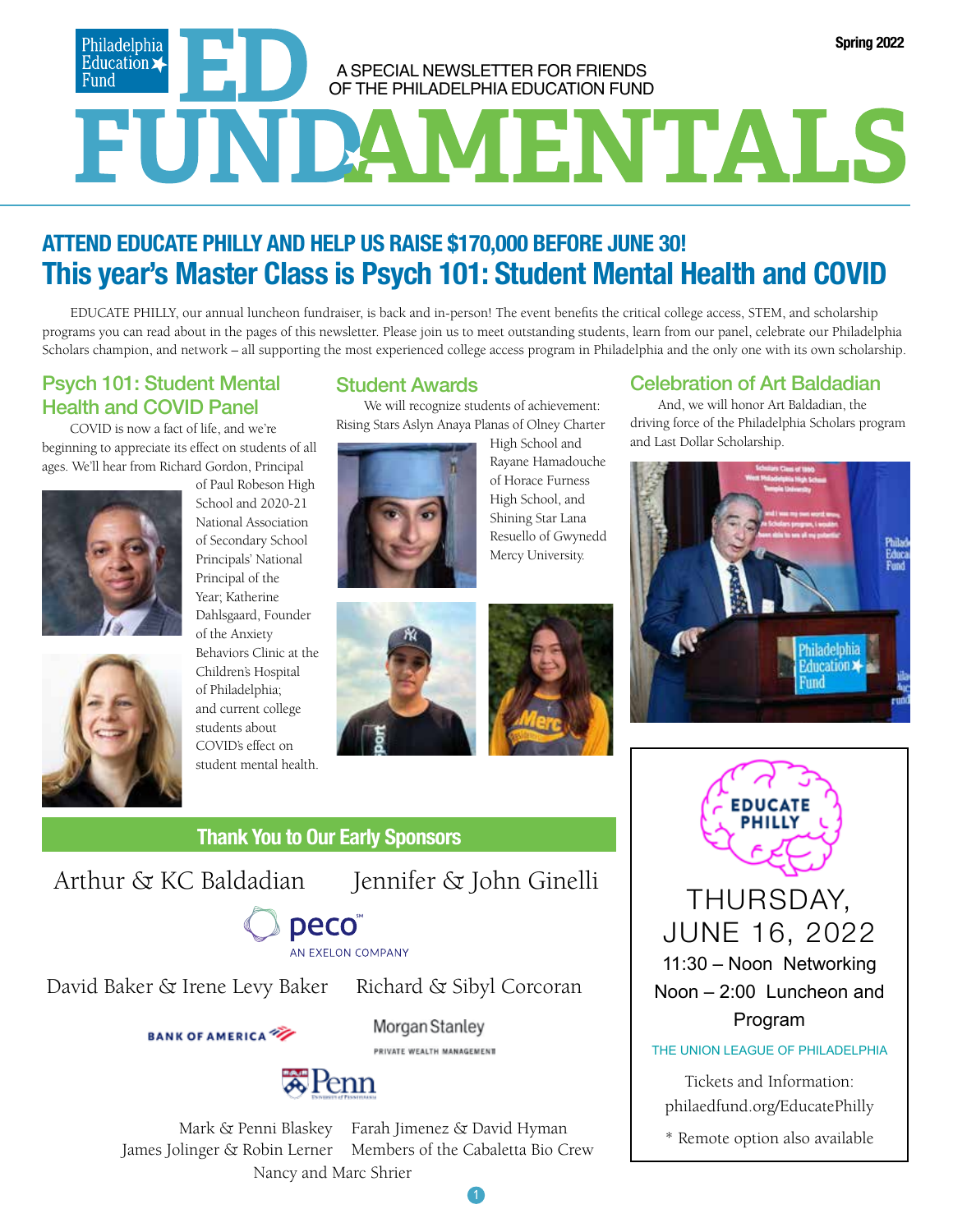# President and CEO Message



#### Dear Friends of PEF,

It was two years ago when the world shut down and, with it, our schools. At the same time that we worried about our students' futures, we were concerned with our own. As an entity dependent on the generosity of others, could we adapt to a new world of virtual fundraisers and programming and remote work?

While the road was challenging, it was also one paved with unprecedented opportunities for reflection. Our team took the time to revisit our offerings and renew our unwavering commitment to college and postsecondary education as a pathway out of poverty for Philadelphia public school students.

That focus and commitment has enabled PEF to realize some long-standing "stretch" goals that I'm excited for you to learn about. One highlight has been the expansion of PEF's College Access Program to a SIXTH school, Frankford High School. Also this year, we've grown our capacity to drive impact with the hiring of a Managing Coordinator and an experienced Data and Evaluations Manager. When it comes to sending students to college, we've increased the Philadelphia Scholars scholarship outlay by 20%. And, our STEM career offerings continue to attract corporate partnerships.

In March 2020, the skies were gray and the atmosphere unsettled. Today, we're serving more students and serving them better thanks to the support and generosity of people like you and individuals like Art Baldadian, former Philadelphia Scholars Advisory Committee chair, whom we will honor at PEF's Benefit Luncheon, Educate Philly.

Read on to learn more on how your dollars are benefitting Philadelphia's public school students. **Join us on June 16th, as we celebrate Art, the achievements of our students, and all of you who are invested in transforming lives through education.**

. . . . . . . . .

Farah Jimenez

### **LAST DOLLAR SCHOLARSHIP INCREASES TO \$600K Scholars Graduates Spotlight**

### **Leverages Nearly \$300K Additional Grants to Students**

Thanks to donations to the Scholars Program from readers like you and skillful endowment management by volunteers like Art Baldadian (see Gala article, p. 1), PEF will award \$600,000 in college scholarships this academic year, up \$50,000 from 2022.

The Last Dollar Scholarship is available to students who participated in our College Access Program who have financial need above the aid their college or university provides. Bridging that gap between total cost and financial aid makes college possible for 110-150 students, known as Philadelphia Scholars, each year.

Additionally, Scholars are eligible for four private scholarships and, if they attend school in Pennsylvania and receive state grants, up to \$3,500 from PHEAA's PATH program. All told, PEF's college students will receive nearly \$900,000 in grants this 2022-23 academic year.



#### Cedrick Kazadi, Millersville Class of '22

It was hard-going for his parents raising three sons in a refugee camp, and Cedrick credits their courage and hard work for making him the person he is today. He arrived in the US as a teen and worked with his PEF CAP advisors to catch up and get into college. He excelled academically and became President of Millersville's NAACP chapter. Recognizing his talents, Chubb has hired Cedrick to work in its cybersecurity division.

#### Wenting Dong, Temple Class of '22

Wenting's natural sweetness and upbeat attitude belies the many challenges she faced while in college, including food and housing insecurity and unsupportive family relationships. Nevertheless, she graduated with a degree in Electrical Engineering in the top of her class. The day after graduation, Wenting moved out west to work for Micron, a semiconductor company in Idaho. She'll be back at Temple in the fall to start her master's degree.



*Wenting Dong with her former CAP Coordinator Madeline Birkner*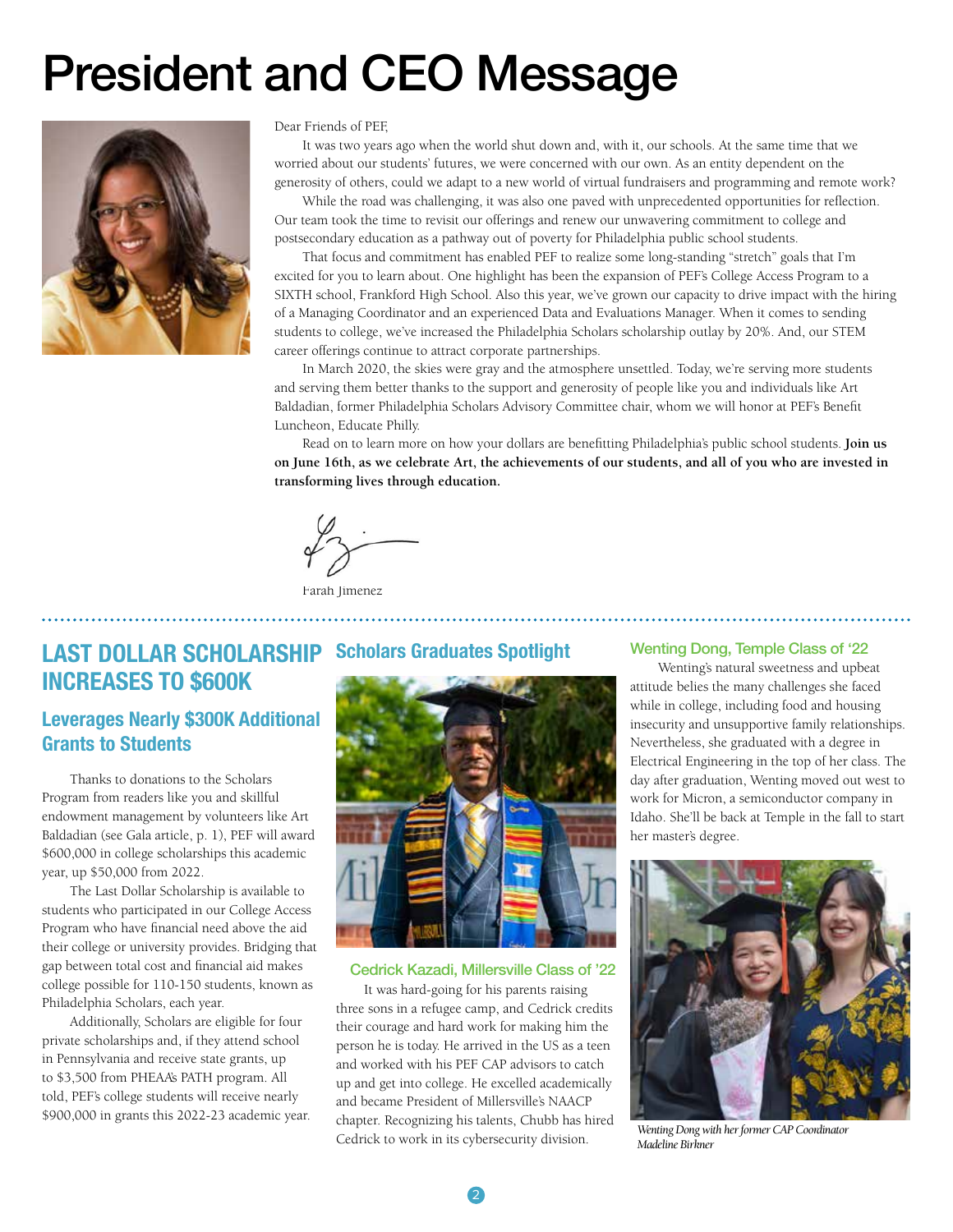## PEF'S LATINA COUNSELORS COMBAT STUDENTS' IMPOSTER SYNDROME

### *"This college is wrong for me." "I don't belong." "I'm not as smart or talented as everyone else here."*

Imposter syndrome, or perceived fraudulence, involves persistent feelings of self-doubt and personal incompetence despite an individual's accomplishments. Women and people of color can struggle with these feelings

in attending predominantly colleges or through making post-secondary plans.

In February, PEF's College Access Counselors Adriana Ongay, Christina Holiday, and Natalie Almiron presented strategies they recommend



to their Latina students for overcoming imposter syndrome to the US Hispanic Leadership Institute. Among their recommendations are:

- Cultivate a core support group to remind you "You earned this. You got here on your own merit. You've been working hard."
- Follow positive members of the Latinx community on social media to see that you're not alone and learn how others surmount self-doubt.
- Stop comparing yourself to others. Why do you think you're so behind or not capable? Seek help with anxiety and prioritize mental wellness.

Adriana, Christina, and Natalie have much more to share on this topic on our blog philaedfund. org/news.

### J&J STUDENT MENTORSHIP YEAR CONCLUDES WITH IN-NOVATION LAB VISITS

October 2021 marked the start of a new STEM collaboration with Johnson & Johnson (J&J) called Bridge to Employment (BTE). Since then, BTE has broadened the 10th grade students' knowledge of health care career paths through workshops, panels, and site visits while providing mentoring groups. For the last activity this year, the mentoring groups (two J&J employees and five to seven students) visited JLABS at the Pennovation Center in Philadelphia.

After a welcome from Mike Reilly, Vice President, Global Head of Supply Chain Delivery Technology Products, students toured JLAB and other tech and health care tenants. The day concluded with an ice cream social where they networked with J&J professionals and Pennovation Center entrepreneurs and see one of Ghost Robotics' autonomous 4-leg robots in action.

Besides exposing them to science careers, BTE is a time-tested program that improves students' time management, study, teamwork, and communication skills and increases participation in STEM extracurriculars and challenging coursework.



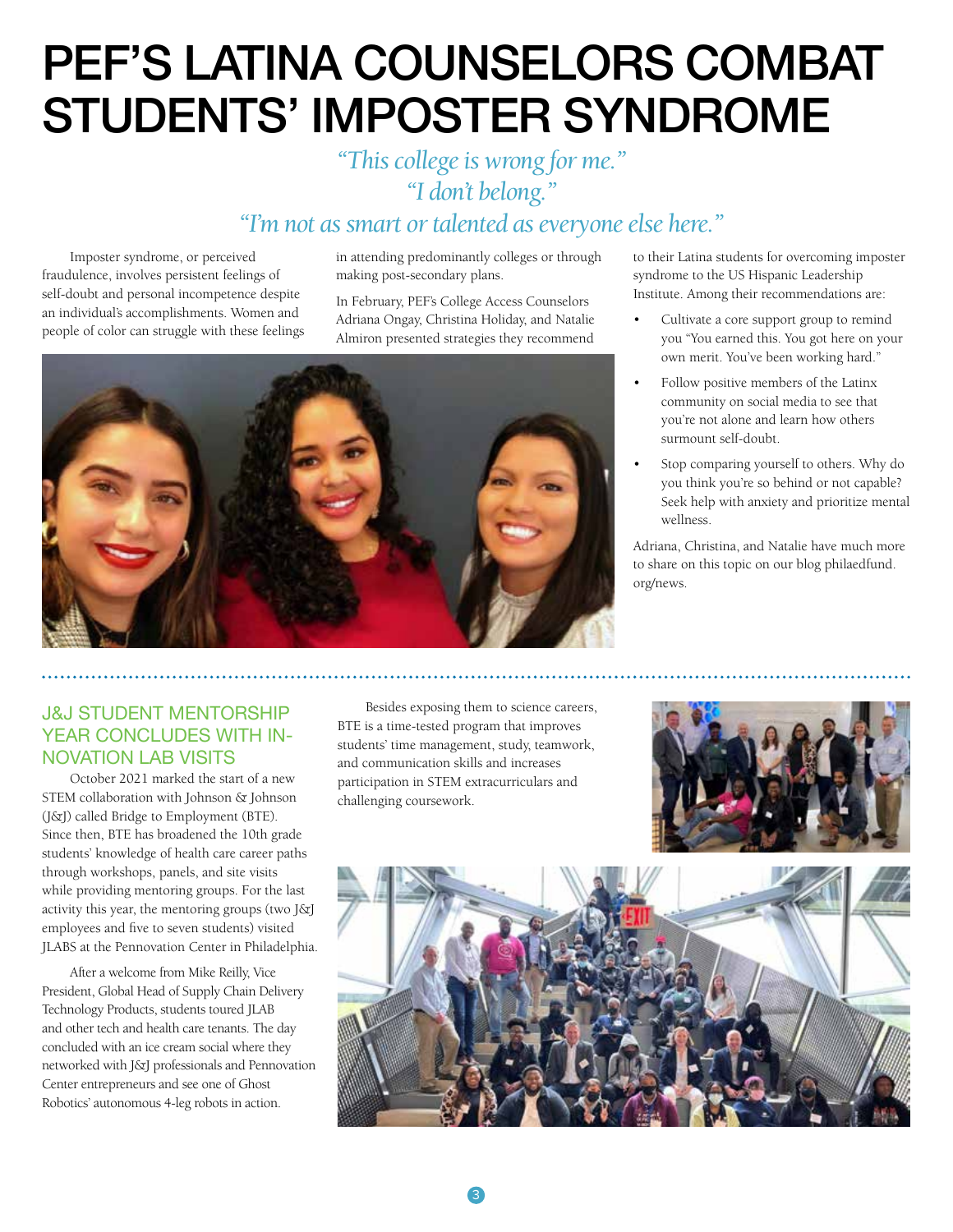## NEWS BRIEFS

### Businesses – Earn Tax Credits by Giving to PEF

PEF is an approved Educational Improvement Organization (EIO) for 2022 under Pennsylvania's Educational Improvement Tax Credit (EITC) Program. Qualified businesses can earn tax credits equal to 75%-90% of their contributions to approved EIOs. If you would like to donate to PEF through your business's Educational Improvement Tax Credit, please contact Alison Foster at afoster@philaedfund.org. It's a win-win for your business and for Philadelphia's low-income high school students.

### Spark Philadelphia Update

It's hard to believe that Spark is coming to a close at the end of May! Spark Mentorships are ongoing at Lea Community School, Boys Latin Charter School, and Middle Years Alternative School. Overall, we have 64 mentors and 55 mentees participating in the program this spring. Our groups spent time getting to know each other and working on social emotional learning skills like relationship skills and responsible decision making. They are now engaged in creating their projects, which they will present to the entire group during the last week of Spark. Some of our topics this year include pitching a brand new NFL team and researching how plants affect mood. We're excited to see the final product of everyone's hard work!



*Spark students of Middle Years Alternative School.*

### Two Teaching Fellows Programs Offered by McKinney Center for STEM Education

This spring, PEF's McKinney Center has two professional development series for teachers and informal educators. PECO STEM Teaching Fellows are K-8 public and charter school teachers of all content areas, and the new Johnson Matthey STEM Teaching Fellows are out-of-school time and informal educators of 6th-12th grade students. Both groups complete a capstone project, an engaging STEM lesson plan to implement with their learners. Participants receive Act 48 credits, a \$300 stipend, resource materials, and guidance from STEM professionals.

## 1,200 HIGH SCHOOL STUDENTS TO BENEFIT FROM \$60K GSK STEM EQUITY GRANT

Our long partnership with GSK continues through 2022 with a \$60,000 STEM Equity grant. The funds will support Explore STEM Philly classroom presentations at PEF's six College Access Program (CAP) high schools. In addition, PEF will host a one-day "STEM is Everywhere" conference for 150 students and STEM professionals.

Explore STEM Philly brings STEM professionals into classrooms to introduce students to STEM-related careers. Students learn about the paths they followed and what courses are important to take in high school and in college. This year's Explore STEM Philly program is expected to impact 1,200 students from neighborhoods across the city.

Studies show that career interventions for Black and Latinx youth in high school increase STEM interest in college. About 80% of students participating in the College Access Program identify as Black and/or Latinx, and 58% identify as female. Students have the support of the CAP Coordinators to help define their interests and support their college and career plans after graduating high school.

## Villanova Engineering Recognizes STEM Manager Britney Davis

STEM Workforce Development Manager Britney Davis was recognized with the Gary A. Gabriele Memorial Award from Villanova's College of Engineering. Britney graduated in 2015 with a degree in Chemical Engineering and worked in the aerospace



industry for several years before turning toward STEM education, first as STEAM Director for Girl Scouts of Southern Nevada. She credits the Girl Scouts with developing her interest in engineering.

The Gabriele Award recognizes an alumnus who has promoted equity in the field, and Britney reflects that, as a Black woman engineer, she was one of a few non-white

men in her earlier workplaces. Working to introduce students like she was to science careers is just one of her projects at PEF (see p. 3 "J&J Mentors"), and she's an active volunteer advisor to recent Villanova Engineering alumni.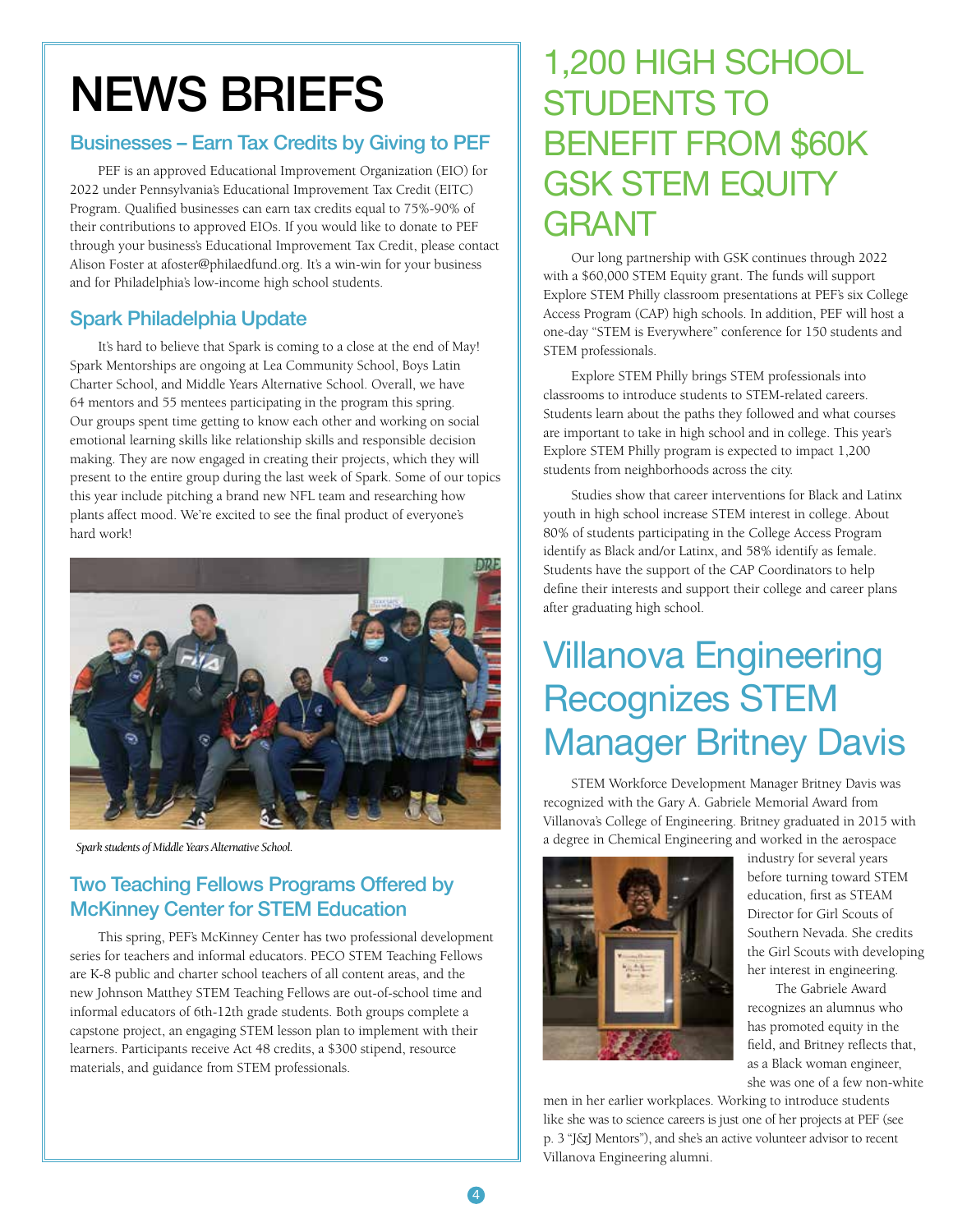### **\$5 MILLION GRANT MAKING COLLEGE DREAMS A REALITY AT FRANKFORD HIGH PEF Adds 6th High School to College**

### **Access Program**



Beginning with this 2022-23 academic year, another 500 Philadelphia high school students will have the opportunity to participate in our College Access Program (CAP), thanks to the award of a \$5 million TRIO Talent Search grant from the US Department of Education. This grant renews our CAP funding at five Philadelphia high schools and enables us to add a sixth — Frankford High School.

Through CAP, students are supported with one-on-one advising, college readiness workshops, recruiter sessions, college visits and signature events throughout their high school years. After graduation, CAP students

are eligible to apply for the Philadelphia Scholars Last Dollar Scholarship that closes the gap between financial aid and the actual cost of college attendance.

At an announcement on December 1, 2021 in the 107 year-old school's auditorium, 10th and 11th graders learned about the college counseling available this fall and were encouraged by the graduation stories of Frankford alums PA Representative Jason Dawkins and Tia Watson, Regional Director of the Office of US Senator Bob Casey. Also speaking were PA State Senator Christine Tartaglione; Dr. William Hite, Philadelphia School District Superintendent; Dr. Michael Calderone, Frankford High School Principal; and PEF President and CEO, Farah Jimenez.



*L-R: Farah Jimenez, Principal Michael Caldereone, Frankford students, PEF College Access Program Director Brian DeFoney.* support them.

### **COLLEGE ACCESS TEAM EXPANDS**

Adding another school meant more than hiring new counselors. We're focused on supporting our team with senior leaders and on using data better to improve program delivery.



*Ahmad Williams*



*Liza Rangel*

Frankford High School's new College Access Program (CAP) staff are Ahmad Williams, CAP Coordinator, and Liza Rangel, Lead CAP Coordinator.

Christina Holiday was promoted to Managing Coordinator and will guide all eight coordinators with her experience at KCAPA, Olney, and Roxborough High Schools.

Mike Noel joined PEF in the new position of Data and Evaluations Manager.



*Mike Noel*

Starting later this summer, Catherine Lucey-Warner is a PHENND AmeriCorps Persistence Fellow who will conduct research into why students don't complete high school and college so we can better